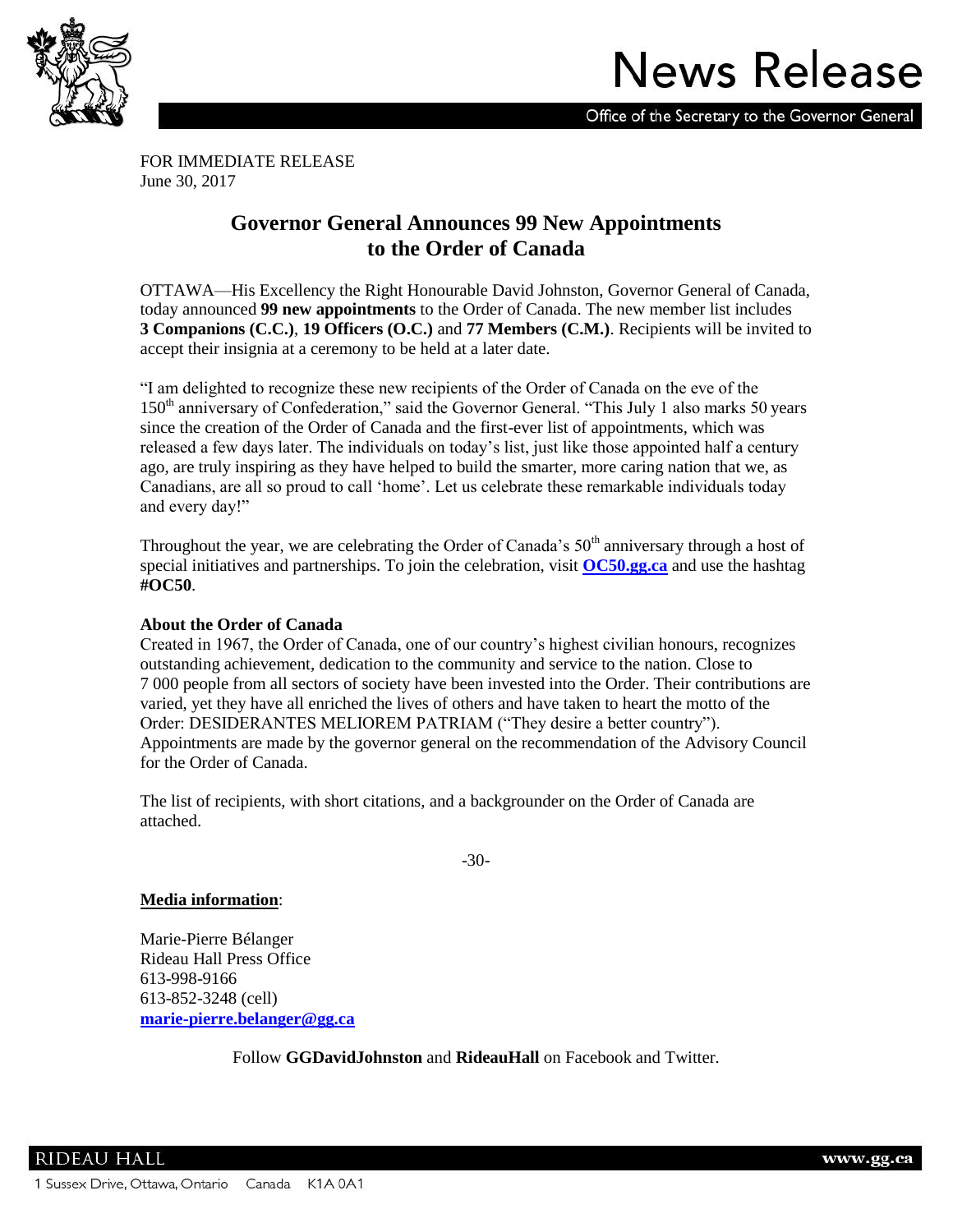# *RECIPIENTS*

# **COMPANIONS OF THE ORDER OF CANADA**

| Peter A. Herrndorf, C.C., O.Ont.                            | Ottawa, Ont.           |
|-------------------------------------------------------------|------------------------|
| This is a promotion within the Order.                       |                        |
| The Honourable Marshall Rothstein, C.C., Q.C.               | Ottawa, Ont.           |
| His Royal Highness The Prince of Wales, K.G., K.T., G.C.B., | London, United Kingdom |
| O.M., A.K., Q.S.O., C.C., C.D., P.C., A.D.C.                |                        |
| This is an appointment to the Extraordinary Companion       |                        |
| category of the Order of Canada.                            |                        |

# **OFFICERS OF THE ORDER OF CANADA**

| Joseph Arvay, O.C.                          | Victoria, B.C.                                         |
|---------------------------------------------|--------------------------------------------------------|
| Yoshua Bengio, O.C.                         | Montréal, Que.                                         |
| Darleen Bogart, O.C.                        | Toronto, Ont.                                          |
| Abdallah S. Daar, O.C.                      | Toronto, Ont.                                          |
| Denis Daneman, O.C.                         | Toronto, Ont.                                          |
| Mary Anne Eberts, O.C.                      | Toronto, Ont.                                          |
| Richard Brian Marcel Fadden, O.C.           | Ottawa, Ont.                                           |
| Chad Gaffield, O.C.                         | Ottawa, Ont.                                           |
| Mark Messier, O.C.                          | Edmonton, Alta. and<br>New York, New York, U.S.A.      |
| Michael John Myers, O.C.                    | Scarborough, Ont. and<br>New York, New York, U.S.A.    |
| Catherine O'Hara, O.C.                      | Toronto, Ont. and<br>Beverly Hills, California, U.S.A. |
| William Siebens, O.C.                       | Calgary, Alta.                                         |
| Christine Margaret Sinclair, O.C.           | Burnaby, B.C. and<br>Portland, Oregon, U.S.A.          |
| Michèle Stanton-Jean, O.C., O.Q.            | Outremont, Que.                                        |
| Alex Trebek, O.C.                           | Sudbury, Ont. and<br>Los Angeles, California, U.S.A.   |
| Hieu Cong Truong, O.C.                      | Ottawa, Ont.                                           |
| Jean-Marc Vallée, O.C.                      | Montréal, Que.                                         |
| Gloria Cranmer Webster, O.C.                | Alert Bay, B.C.                                        |
| The Honourable Wayne G. Wouters, P.C., O.C. | Ottawa, Ont.                                           |

# **MEMBERS OF THE ORDER OF CANADA**

| Paul Albrechtsen, C.M., O.M. | Winnipeg, Man.  |
|------------------------------|-----------------|
| Judith G. Bartlett, C.M.     | Winnipeg, Man.  |
| Rod Beattie, C.M.            | Stratford, Ont. |
| Ross J. Beaty, C.M.          | Vancouver, B.C. |
| René-Luc Blaquière, C.M.     | Montréal, Que.  |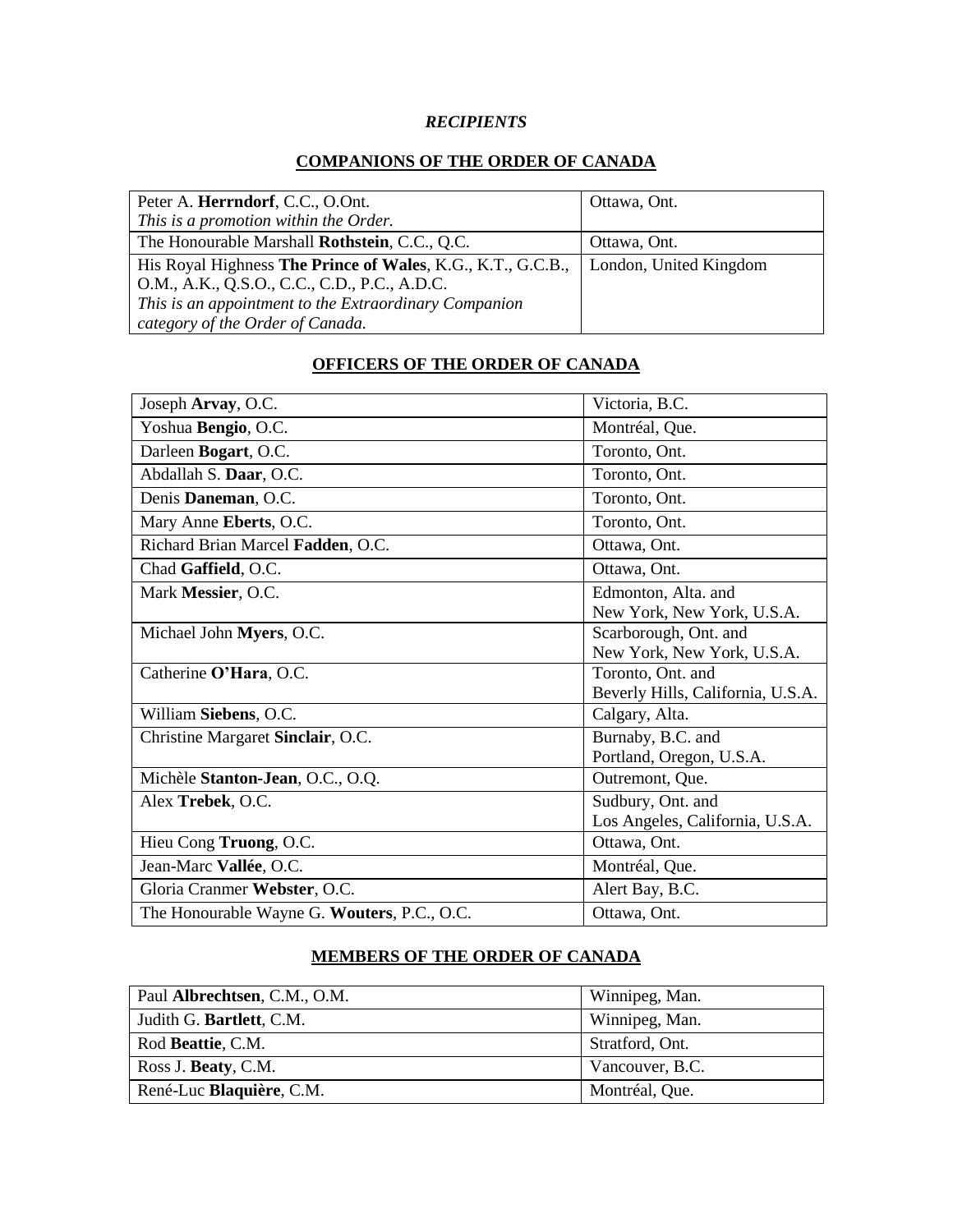| René Blouin, C.M.                                        | Montréal, Que.                  |
|----------------------------------------------------------|---------------------------------|
| Louise Boisvert, C.M.                                    | Sherbrooke, Que.                |
| Denis Boivin, C.M.                                       | Montréal, Que.                  |
| Edwin Robert Bourget, C.M.                               | Québec, Que.                    |
| Pierre Bourgie, C.M., O.Q.                               | Montréal, Que.                  |
| Dionne Brand, C.M.                                       | Toronto, Ont.                   |
| Geoffrey Cape, C.M.                                      | Toronto, Ont.                   |
| Chantal Caron, C.M.                                      | Saint-Jean-Port-Joli, Que.      |
| Graydon Carter, C.M.                                     | Ottawa, Ont. and New York,      |
|                                                          | New York, U.S.A.                |
| Meredith Chilton, C.M.                                   | Lac-Brome, Que.                 |
| Joyce Churchill, C.M.                                    | Portugal Cove-St. Philips, N.L. |
| Susan Coyne, C.M.                                        | Toronto, Ont.                   |
| Susan Elizabeth Crocker, C.M.                            | Toronto, Ont.                   |
| Cathy Crowe, C.M.                                        | Toronto, Ont.                   |
| Tracy Dahl, C.M.                                         | Winnipeg, Man.                  |
| Michel Dallaire, C.M., C.Q.                              | Québec, Que.                    |
| Peter B. Dent, C.M.                                      | Hamilton, Ont.                  |
| Alan Doyle, C.M.                                         | St. John's, N.L.                |
| Nady A. el-Guebaly, C.M.                                 | Calgary, Alta.                  |
| The Honourable Liza Frulla, P.C., C.M., O.Q.             | Sutton, Que.                    |
| Brian F. Gable, C.M.                                     | Toronto, Ont.                   |
| Lise Gaboury-Diallo, C.M.                                | Winnipeg, Man.                  |
| Emmanuelle Gattuso, C.M.                                 | Toronto, Ont.                   |
| Douglas Maitland Gibson, C.M.                            | Toronto, Ont.                   |
| Sibylla Hesse, C.M. and François Godbout, C.M.           | Dunham and Montréal, Que.       |
| Rick Green, C.M., O.Ont.                                 | Waterdown, Ont.                 |
| Diane Proulx-Guerrera, C.M. and Salvatore Guerrera, C.M. | Rosemère, Que.                  |
| Ellen Hamilton, C.M.                                     | Iqaluit, Nvt.                   |
| Robert Keith Harman, C.M.                                | Almonte, Ont.                   |
| Christopher House, C.M.                                  | Toronto, Ont.                   |
| Mi'sel Joe, C.M.                                         | Conne River, N.L.               |
| Roxanne Joyal, C.M.                                      | Toronto, Ont.                   |
| Daniel Kandelman, C.M.                                   | Montréal, Que.                  |
| Margo Kane, C.M.                                         | Vancouver, B.C.                 |
| Gregory S. Kealey, C.M.                                  | Fredericton, N.B.               |
| François Mario Labbé, C.M., C.Q.                         | Montréal, Que.                  |
| Daniel Roland Lanois, C.M.                               | Toronto, Ont.                   |
| Catherine Latimer, C.M.                                  | Kingston, Ontario               |
| Sylvia L'Écuyer, C.M.                                    | Delta, B.C.                     |
| Garry M. Lindberg, C.M.                                  | Ottawa, Ont.                    |
| John Macfarlane, C.M.                                    | Toronto, Ont.                   |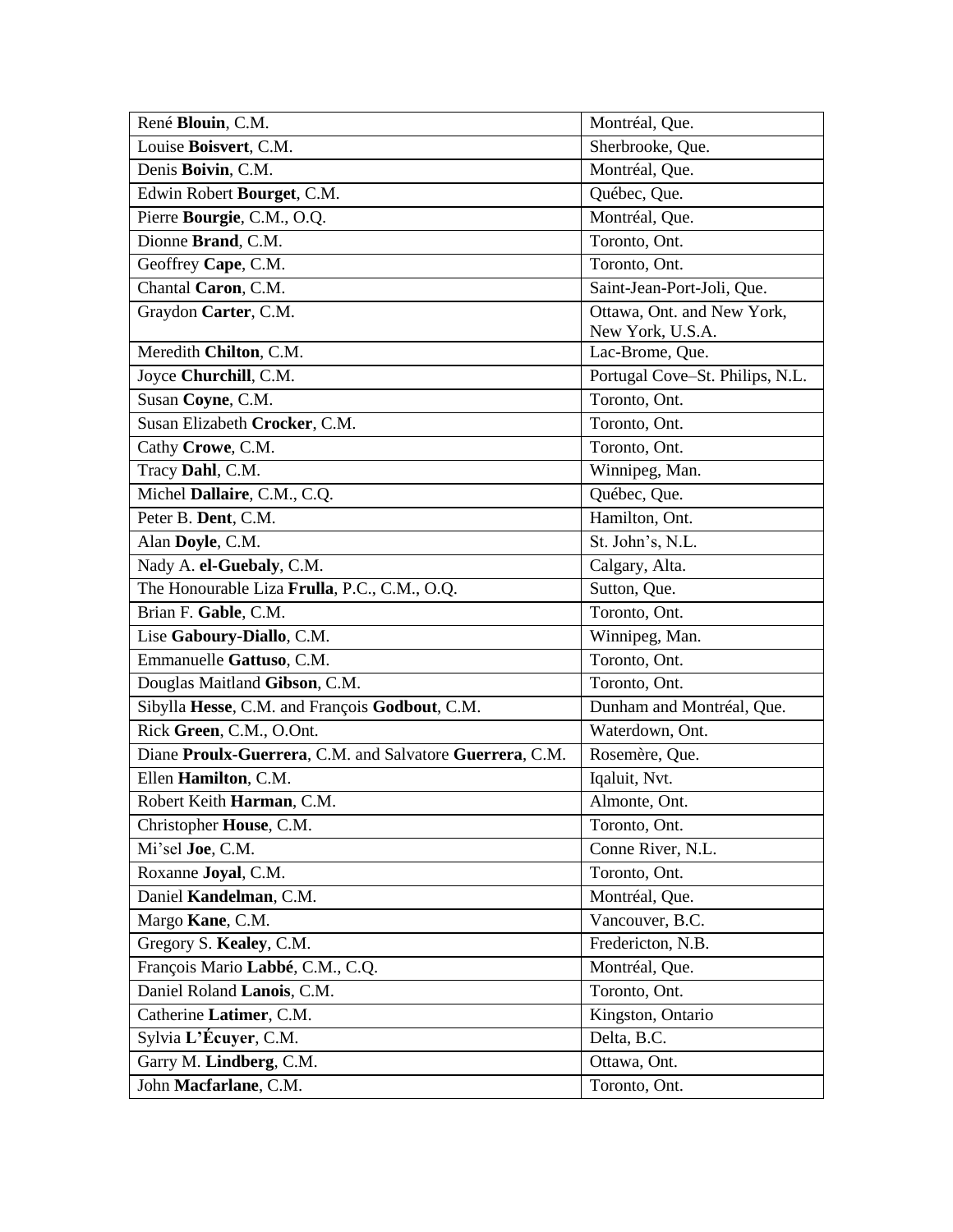| Pierre Maisonneuve, C.M.                            | Montréal, Que.               |
|-----------------------------------------------------|------------------------------|
| Félix Maltais, C.M.                                 | Montréal, Que.               |
| Patricia Mandy, C.M.                                | Dundas, Ont.                 |
| Michael Massie, C.M.                                | Kippens, N.L.                |
| Peter Gould McAuslan, C.M.                          | Montréal, Que.               |
| Kim McConnell, C.M.                                 | Okotoks, Alta.               |
| Marguerite Mendell, C.M., O.Q.                      | Montréal, Que.               |
| Paul Mills, C.M.                                    | London, Ont.                 |
| Saeed Mirza, C.M.                                   | Verdun, Quebec               |
| Anita Molzahn, C.M.                                 | Edmonton, Alta.              |
| George Myhal, C.M.                                  | Toronto, Ont.                |
| Élise Paré-Tousignant, C.M., O.Q.                   | Deschambault-Grondines, Que. |
| Terrance Paul, C.M.                                 | Membertou, N.S.              |
| Jean Perrault, C.M., C.Q.                           | Sherbrooke, Que.             |
| André Perry, C.M.                                   | Saint-Sauveur, Que.          |
| Jane Ash Poitras, C.M.                              | Edmonton, Alta.              |
| Gail Erlick Robinson, C.M., O.Ont.                  | Toronto, Ont.                |
| Judy Rogers, C.M.                                   | Vancouver, B.C.              |
| Jacqueline Fanchette Clay Shumiatcher, C.M., S.O.M. | Regina, Sask.                |
| John H. Sims, C.M.                                  | Ottawa, Ont.                 |
| Gordon J. Smith, C.M.                               | Toronto, Ont.                |
| William Earl Stafford, C.M.                         | Winnipeg, Man.               |
| Bryan W. Tisdall, C.M.                              | Richmond, B.C.               |
| William Waiser, C.M., S.O.M.                        | Saskatoon, Sask.             |
| Lorne Waldman, C.M.                                 | Toronto, Ont.                |
| Sharon Lynn Walmsley, C.M.                          | Toronto, Ont.                |
| Meeka Walsh, C.M.                                   | Winnipeg, Man.               |
| Bert Wasmund, C.M.                                  | Milton, Ont.                 |
| William Wilder, C.M.                                | Toronto, Ont.                |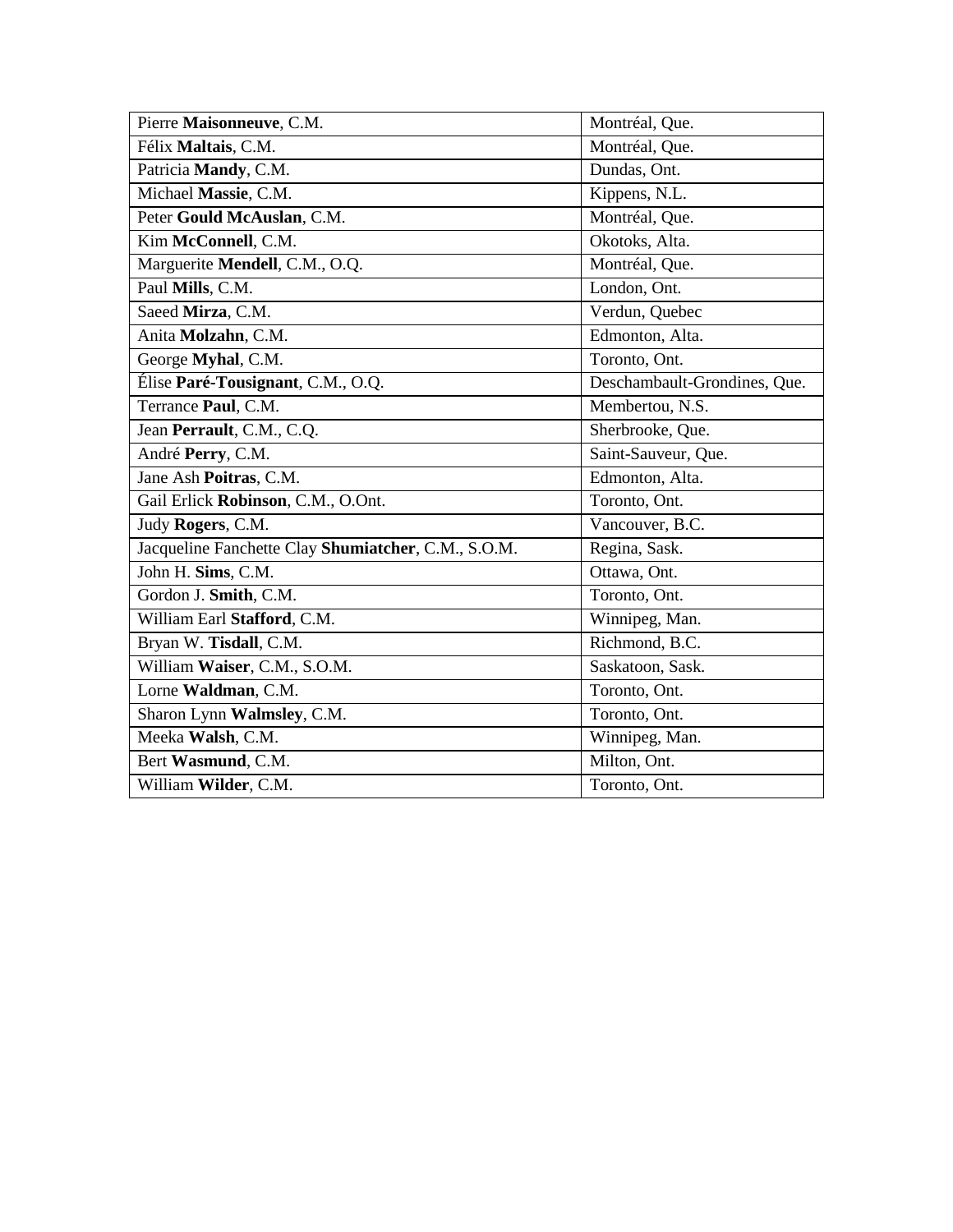# *RECIPIENTS' CITATIONS*

#### **COMPANIONS OF THE ORDER OF CANADA**

Peter A. **Herrndorf**, C.C., O.Ont. Ottawa, Ontario

For his transformative leadership in Canada's artistic community and for his enduring commitment to building a thriving national arts scene.

*This is a promotion within the Order.*

# The Honourable Marshall **Rothstein**, C.C., Q.C. Ottawa, Ontario

For his eminent service as a jurist, notably on the Supreme Court of Canada, and for his dedication to legal education.

# His Royal Highness **The Prince of Wales**, K.G., K.T., G.C.B., O.M., A.K., Q.S.O., C.C., C.D., P.C., A.D.C. London, United Kingdom

For his global philanthropic leadership, notably for his commitment to supporting Canadian charitable activities and for his enduring support of Canada's service men and women.

*This is an appointment to the Extraordinary Companion category of the Order of Canada.*

#### **OFFICERS OF THE ORDER OF CANADA**

Joseph **Arvay**, O.C. Victoria, British Columbia

For his contributions as a prolific litigation lawyer in the field of public law, particularly on matters of civil rights.

> Yoshua **Bengio**, O.C. Montréal, Quebec

For his contributions as a leading scientist in the advancement of artificial intelligence, particularly in deep learning algorithms.

> Darleen **Bogart**, O.C. Toronto, Ontario

For her efforts as an advocate for people with vision loss, notably for her contributions to the promotion and advancement of Braille worldwide.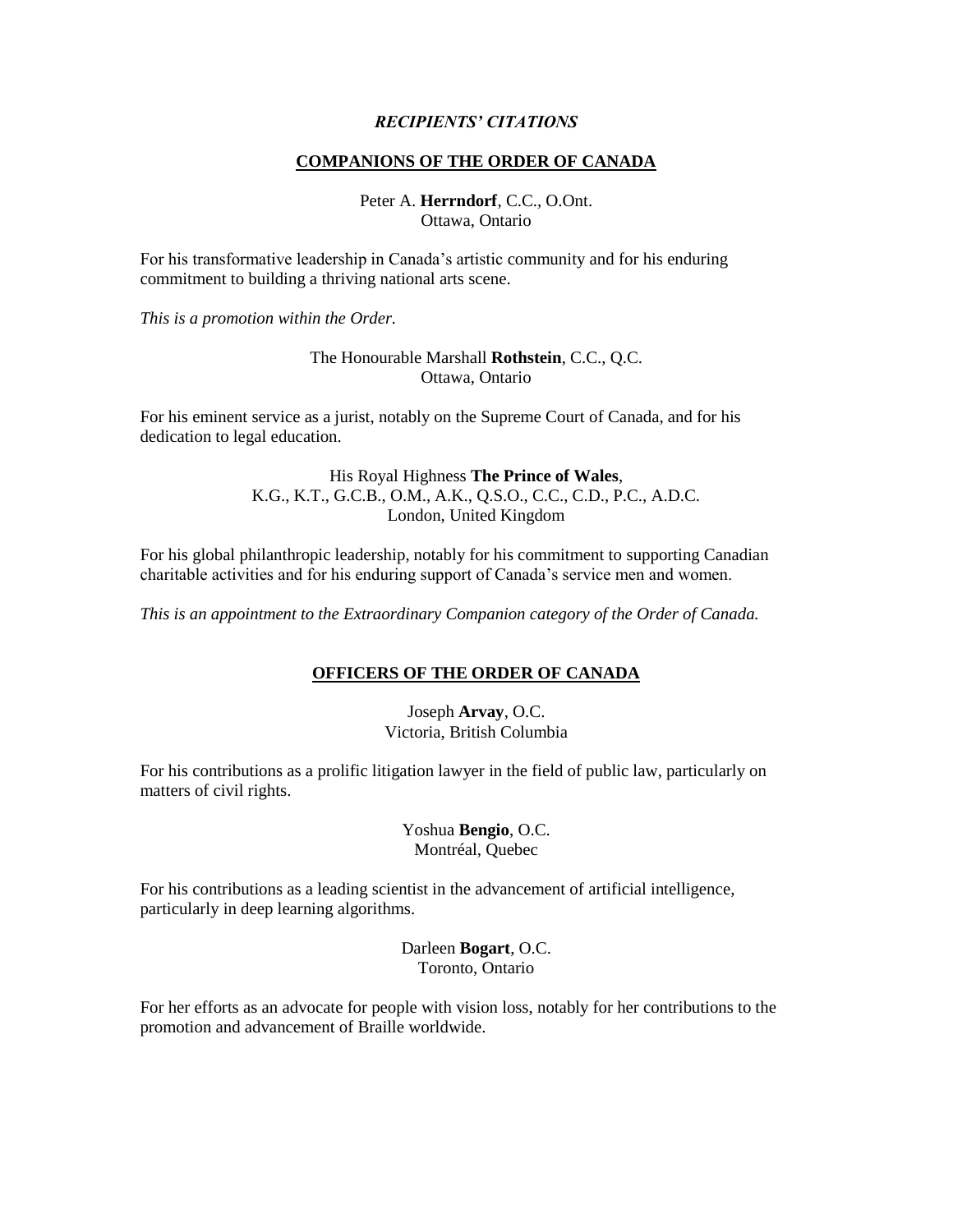# Abdallah S. **Daar**, O.C. Toronto, Ontario

For his promotion of global public health initiatives and research into non-communicable diseases, and for his role in the creation of Grand Challenges Canada.

#### Denis **Daneman**, O.C. Toronto, Ontario

For his excellence in leadership at the Hospital for Sick Children, and for his clinical research on childhood diabetes.

# Mary Anne **Eberts**, O.C. Toronto, Ontario

For her visionary leadership as an advocate and litigator advancing equality and women's rights.

# Richard Brian Marcel **Fadden**, O.C. Ottawa, Ontario

For his distinguished leadership in the federal public service, notably in the fields of defence and national security.

> Chad **Gaffield**, O.C. Ottawa, Ontario

For his leadership in interdisciplinary and multi-institutional collaboration as a historian and administrator, and for his pioneering work in the digital humanities.

# Mark **Messier**, O.C.

Edmonton, Alberta and New York, New York, U.S.A.

For his contributions to hockey as an outstanding player and captain, and for his leadership in encouraging children to take up the sport.

> Michael John **Myers**, O.C. Scarborough, Ontario and New York, New York, U.S.A.

For his extensive and acclaimed body of comedic work as an actor, writer and producer.

Catherine **O'Hara**, O.C. Toronto, Ontario and Beverly Hills, California, U.S.A.

For her achievements as an internationally celebrated actor and for her groundbreaking contributions to Canadian film and television.

> William **Siebens**, O.C. Calgary, Alberta

For his contributions to Canada's petroleum industry and for his visionary philanthropy, notably in support of western heritage.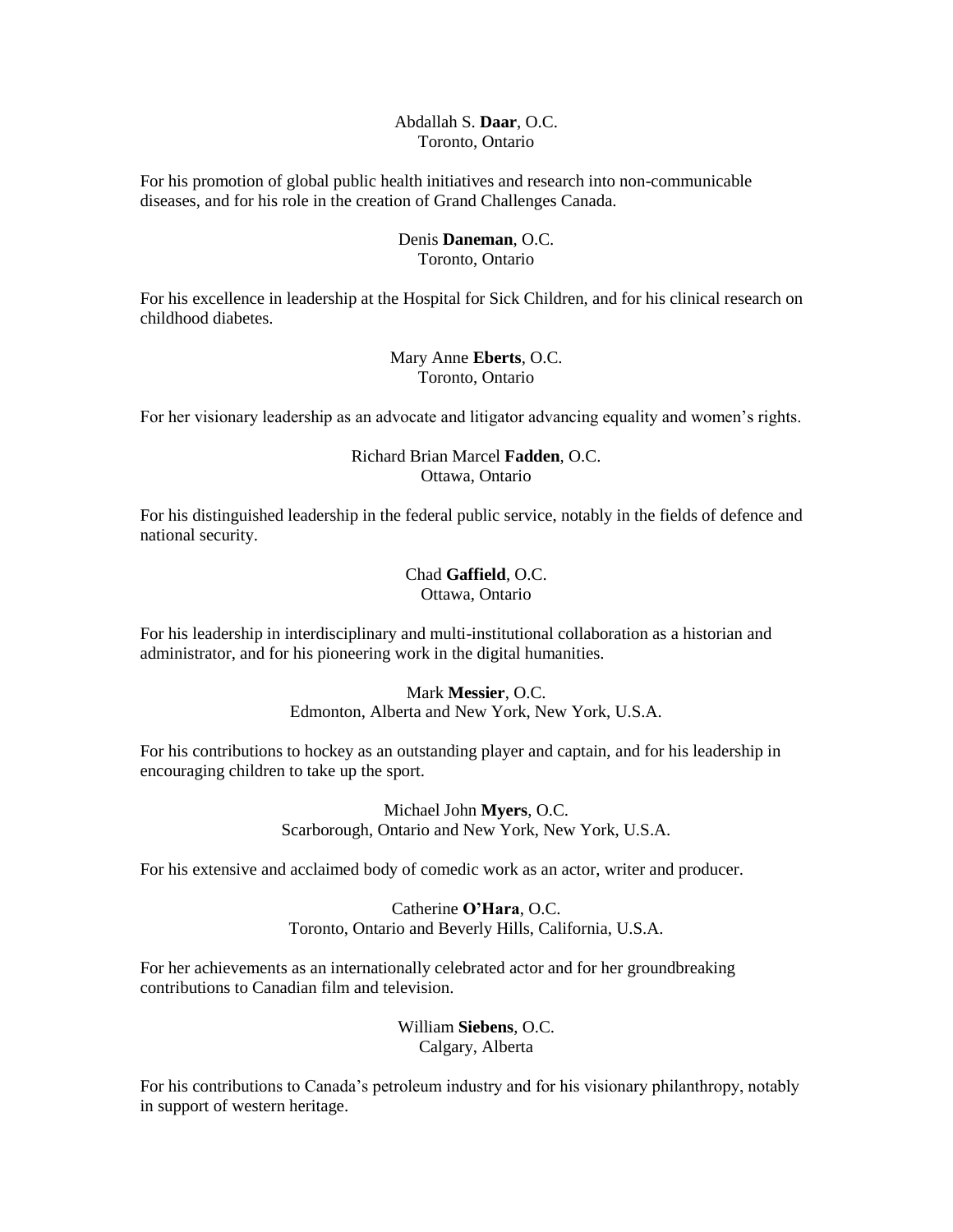## Christine Margaret **Sinclair**, O.C. Burnaby, British Columbia and Portland, Oregon, U.S.A.

For her legendary contributions to women's soccer in Canada, and for her leadership on and off the playing field.

# Michèle **Stanton-Jean**, O.C., O.Q. Outremont, Quebec

For her contributions to the advancement of women's history and for her international leadership in the field of medical bioethics.

# Alex **Trebek**, O.C. Sudbury, Ontario and Los Angeles, California, U.S.A.

For his iconic achievements in television and for his promotion of learning, notably as a champion for geographical literacy.

# Hieu Cong **Truong**, O.C. Ottawa, Ontario

For his innovative contributions as an engineer and a leader who has helped propel Canada to the forefront of the minting industry.

# Jean-Marc **Vallée**, O.C. Montréal, Quebec

For his acclaimed work as an internationally renowned filmmaker.

# Gloria Cranmer **Webster**, O.C. Alert Bay, British Columbia

For her dedication to preserving and promoting Indigenous arts and culture, notably through heritage education and as a curator of Indigenous exhibitions.

# The Honourable Wayne G. **Wouters**, P.C., O.C. Ottawa, Ontario

For his distinguished leadership across a range of senior portfolios within the public service, notably as clerk of the Privy Council and secretary to the Cabinet.

# **MEMBERS OF THE ORDER OF CANADA**

Paul **Albrechtsen**, C.M., O.M. Winnipeg, Manitoba

For his leadership as an entrepreneur in the transportation industry and for his dedication to the well-being of his community, notably in support of health care.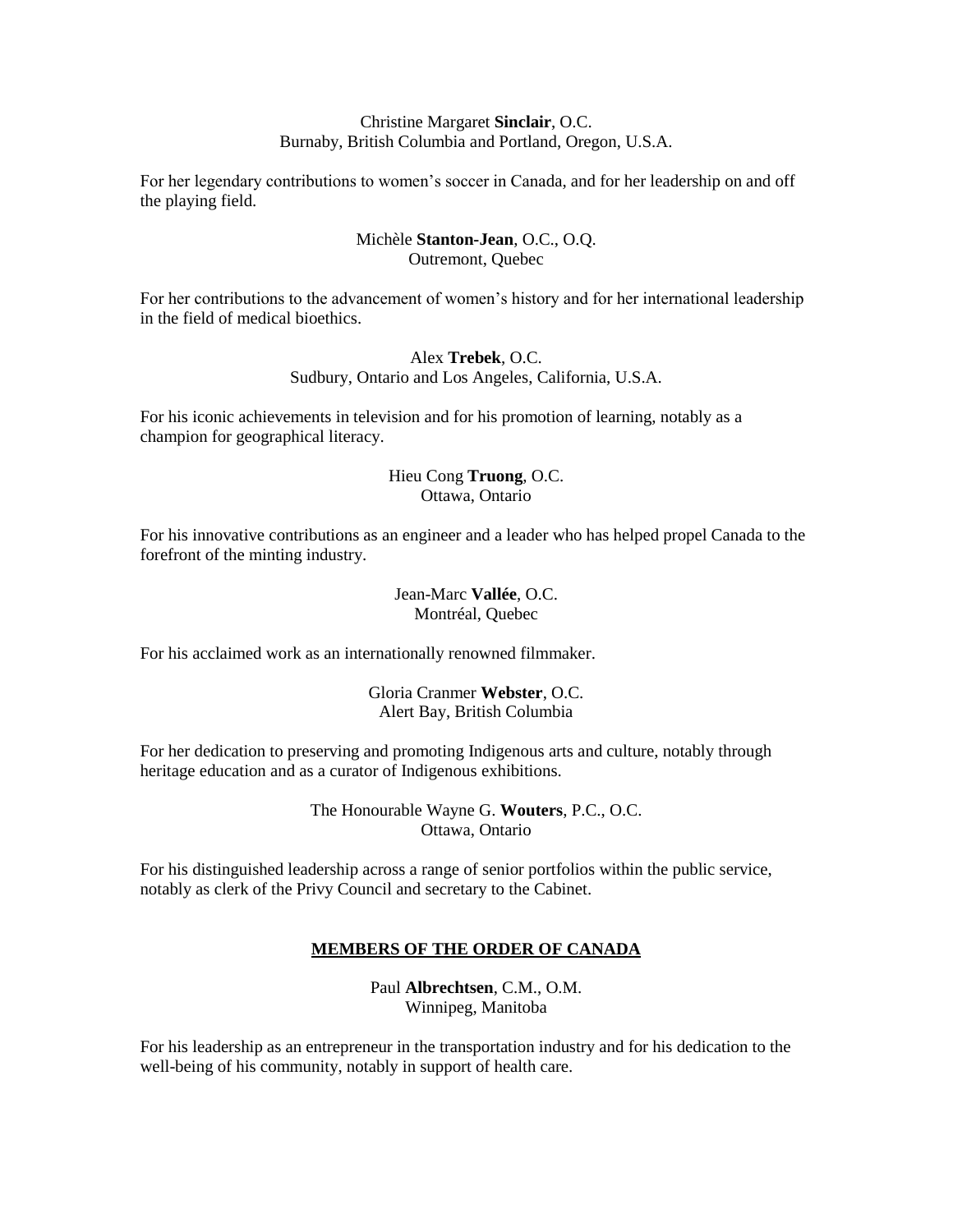#### Judith G. **Bartlett**, C.M. Winnipeg, Manitoba

For her contributions to public health in Manitoba, notably in establishing models of care tailored to Indigenous constituents.

#### Rod **Beattie**, C.M. Stratford, Ontario

For his achievements as an actor, notably in the Wingfield series of plays, and for championing the dramatic arts in rural Canada.

# Ross J. **Beaty**, C.M. Vancouver, British Columbia

For his business contributions to the mining sector and for his philanthropy aimed at preserving the environment.

# René-Luc **Blaquière**, C.M. Montréal, Quebec

For his contributions to the promotion of Quebec cuisine and to the development of the hotel industry in Canada and abroad.

# René **Blouin**, C.M. Montréal, Quebec

For his ongoing contributions to Canada's visual arts scene and for his unwavering commitment to mentoring and promoting emerging contemporary artists.

# Louise **Boisvert**, C.M. Sherbrooke, Quebec

For her social commitments and community engagement to develop her region and for her leadership and support for numerous charitable causes.

# Denis **Boivin**, C.M. Montréal, Quebec

For his contributions as a financial management executive and for his philanthropy that has furthered initiatives in the health care, social and cultural sectors.

# Edwin Robert **Bourget**, C.M. Québec, Quebec

For his advancement of research in the field of marine ecology and for his contributions to fostering dialogue between universities and industry in Quebec.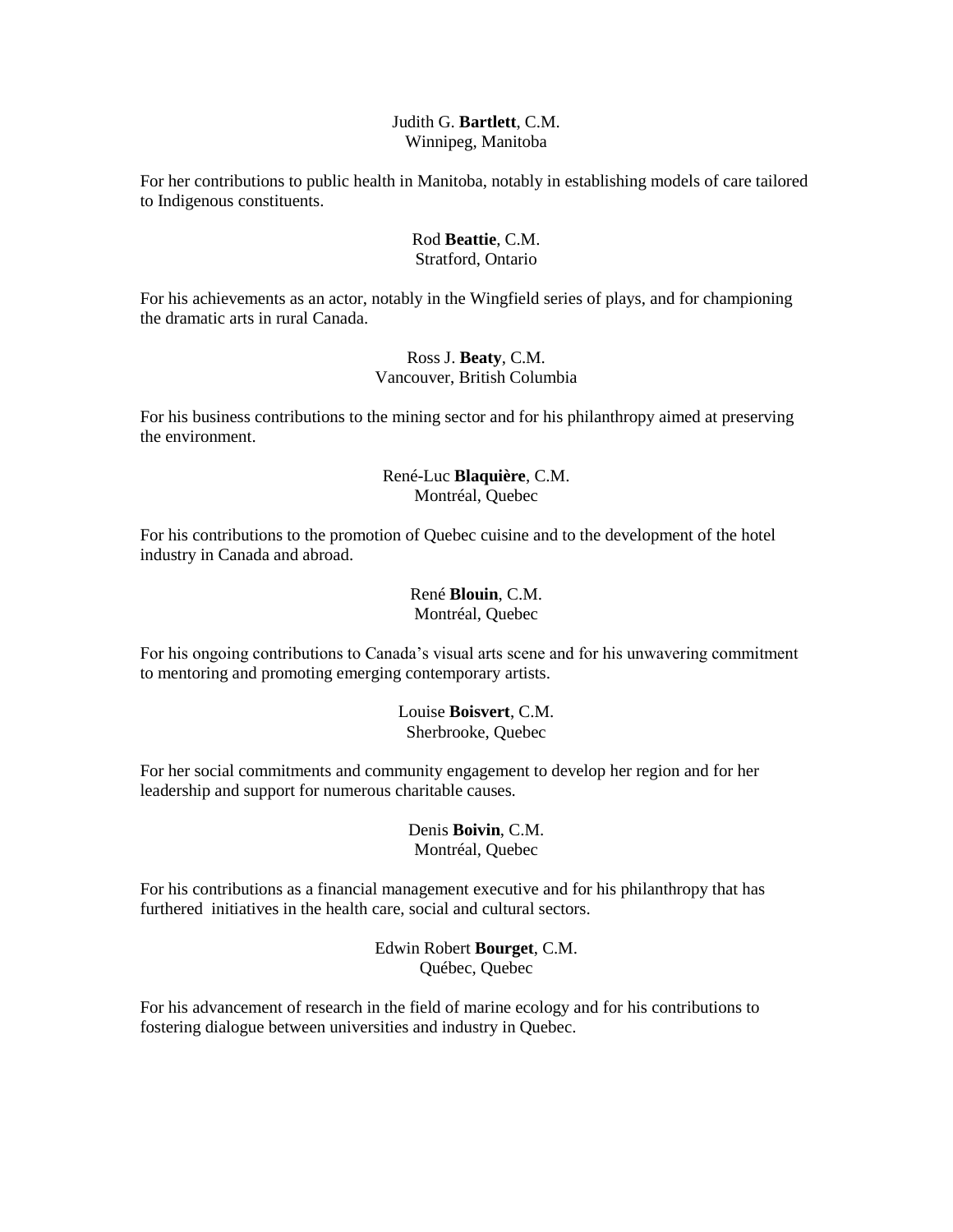#### Pierre **Bourgie**, C.M., O.Q. Montréal, Quebec

For his inspiring philanthropic work and for his significant contributions to the arts, music and the promotion of culture.

# Dionne **Brand**, C.M. Toronto, Ontario

For her contributions to Canadian literature and poetry, and for promoting awareness of the fields of gender studies and intercultural relations.

# Geoffrey **Cape**, C.M. Toronto, Ontario

For his leadership in designing and building green spaces in schools and communities throughout Canada, particularly the Evergreen Brick Works.

# Chantal **Caron**, C.M. Saint-Jean-Port-Joli, Quebec

For her artistic creations highlighting our natural heritage and for her contributions to the development of the next generation of dancers.

# Graydon **Carter**, C.M. Ottawa, Ontario and New York, New York, U.S.A.

For his contributions to popular culture and current affairs as a skilled editor and publisher.

# Meredith **Chilton**, C.M. Lac-Brome, Quebec

For her leadership as an art historian and curator who helped to make the Gardiner Museum a leading institution in the study of historical ceramics.

> Joyce **Churchill**, C.M. Portugal Cove-St. Philips, Newfoundland and Labrador

For her leadership in the autism community, notably as an advocate for the provision of support services for children and families.

# Susan **Coyne**, C.M. Toronto, Ontario

For her contributions to Canadian theatre, film and television as an actor and writer.

#### Susan Elizabeth **Crocker**, C.M. Toronto, Ontario

For her leadership in the financial services industry and for her contributions to the non-profit sector, notably in the areas of community development, social justice and the arts.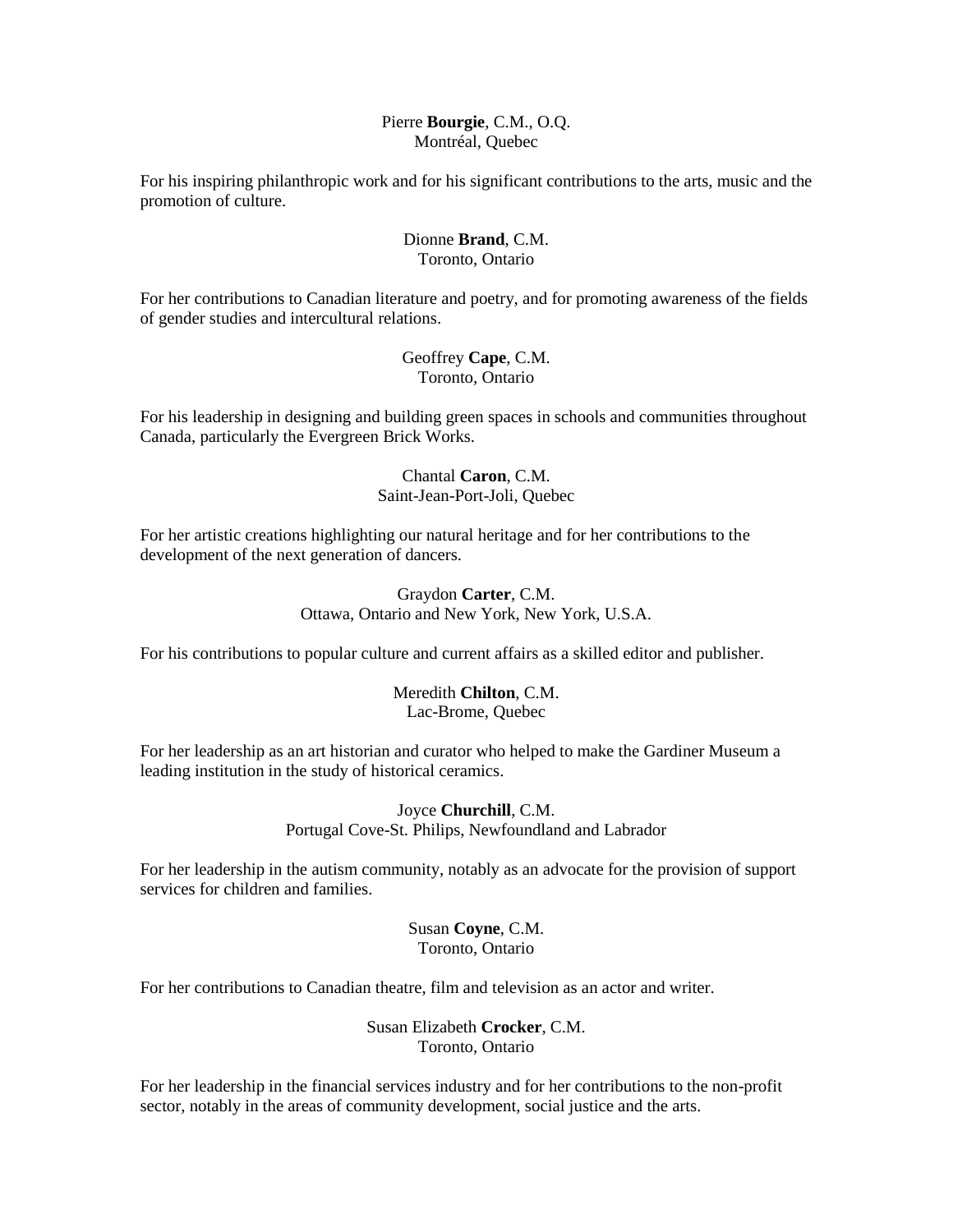#### Cathy **Crowe**, C.M. Toronto, Ontario

For her contributions as a public health nurse, educator, author and filmmaker, notably for advocating on behalf of marginalized and vulnerable people.

# Tracy **Dahl**, C.M. Winnipeg, Manitoba

For her accomplishments as an internationally renowned opera singer and for her commitment to mentoring the next generation of Canadian singers.

# Michel **Dallaire**, C.M., C.Q. Québec, Quebec

For his achievements as a business leader and for his sustained commitment to charitable initiatives aimed at helping youth overcome adversity.

# Peter B. **Dent**, C.M. Hamilton, Ontario

For his contributions to improving the health of children through his roles in medical education, hospital administration and community service.

#### Alan **Doyle**, C.M. St. John's, Newfoundland and Labrador

For his contributions to the musical traditions of his home province and for his commitment to numerous local charitable initiatives.

# Nady A. **el-Guebaly**, C.M. Calgary, Alberta

For his leadership on addictions research and treatment, particularly for his efforts to have addictions treated as a mental health issue.

#### The Honourable Liza **Frulla**, P.C., C.M., O.Q. Sutton, Quebec

For her work in developing cultural policies and for her significant contributions as a politician, communicator and passionate advocate for the arts and culture.

# Brian F. **Gable**, C.M. Toronto, Ontario

For his contributions to the editorial cartooning community as an artist and mentor.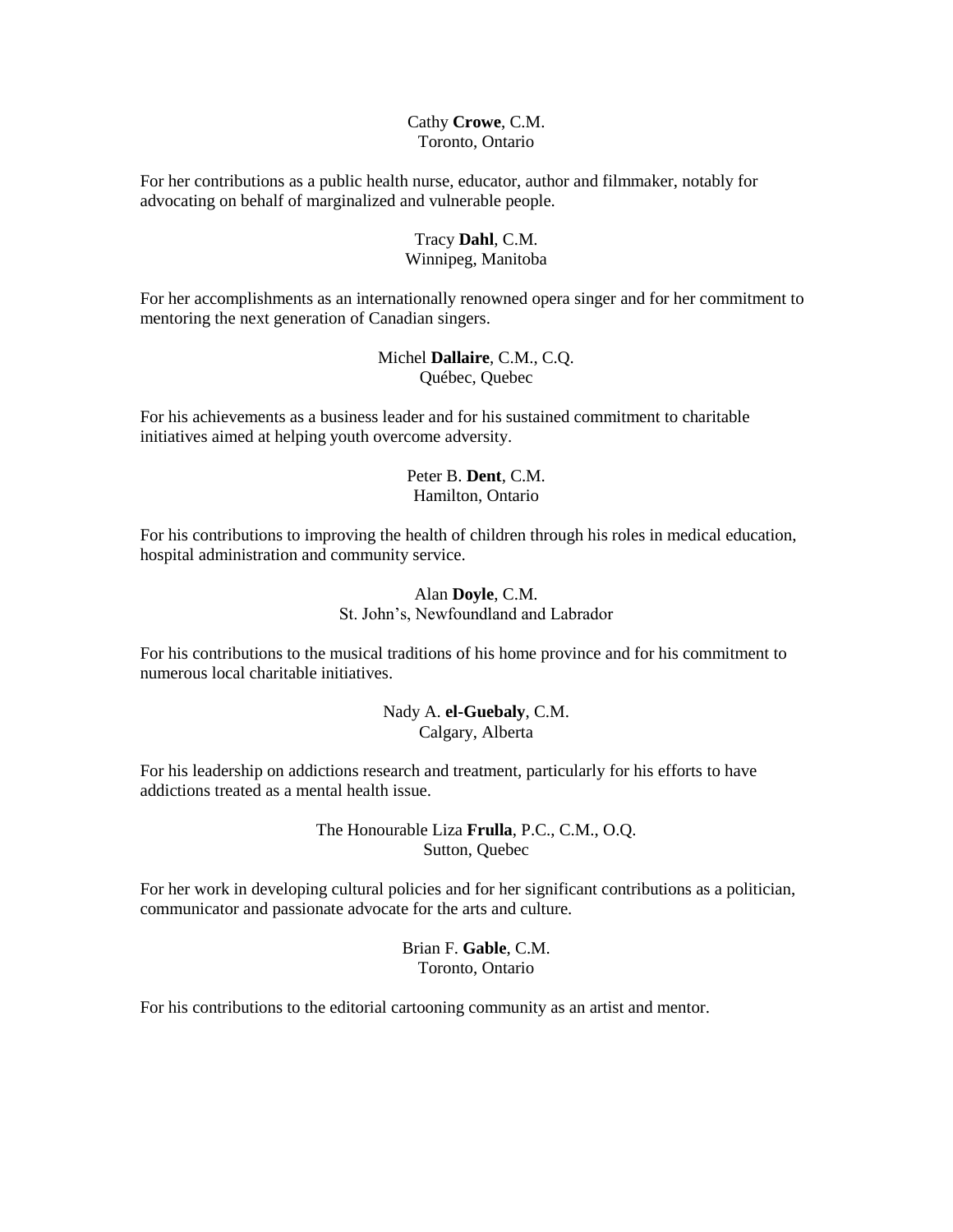# Lise **Gaboury-Diallo**, C.M. Winnipeg, Manitoba

For her contributions to education, literature and the promotion of the Franco-Manitoban community.

# Emmanuelle **Gattuso**, C.M. Toronto, Ontario

For her contributions to the advancement of women in communications and for her philanthropy in support of health care and children with cancer.

# Douglas Maitland **Gibson**, C.M. Toronto, Ontario

For his contributions to Canadian writing as an acclaimed publisher and literary editor.

# Sibylla **Hesse**, C.M. and François **Godbout**, C.M. Dunham and Montréal, Quebec

For their philanthropic efforts in combatting poverty, improving quality of life and promoting the arts and culture scene in Montréal.

> Rick **Green**, C.M., O.Ont. Waterdown, Ontario

For his contributions to Canadian television as a comedian, actor and writer, and for his efforts to raise awareness and understanding of Attention Deficit Hyperactivity Disorder (ADHD).

# Diane **Proulx-Guerrera**, C.M. and Salvatore **Guerrera**, C.M. Rosemère, Quebec

For their philanthropic efforts in support of research into breast and prostate cancer, autism spectrum disorders, and intellectual disabilities.

# Ellen **Hamilton**, C.M. Iqaluit, Nunavut

For her dedication to the promotion of Inuit arts and culture, and for her efforts to support Arctic performers and artists.

> Robert Keith **Harman**, C.M. Almonte, Ontario

For his innovations as an engineer and entrepreneur in the electronic security industry.

Christopher **House**, C.M. Toronto, Ontario

For his contributions to Canadian dance as an inventive choreographer, dancer and director.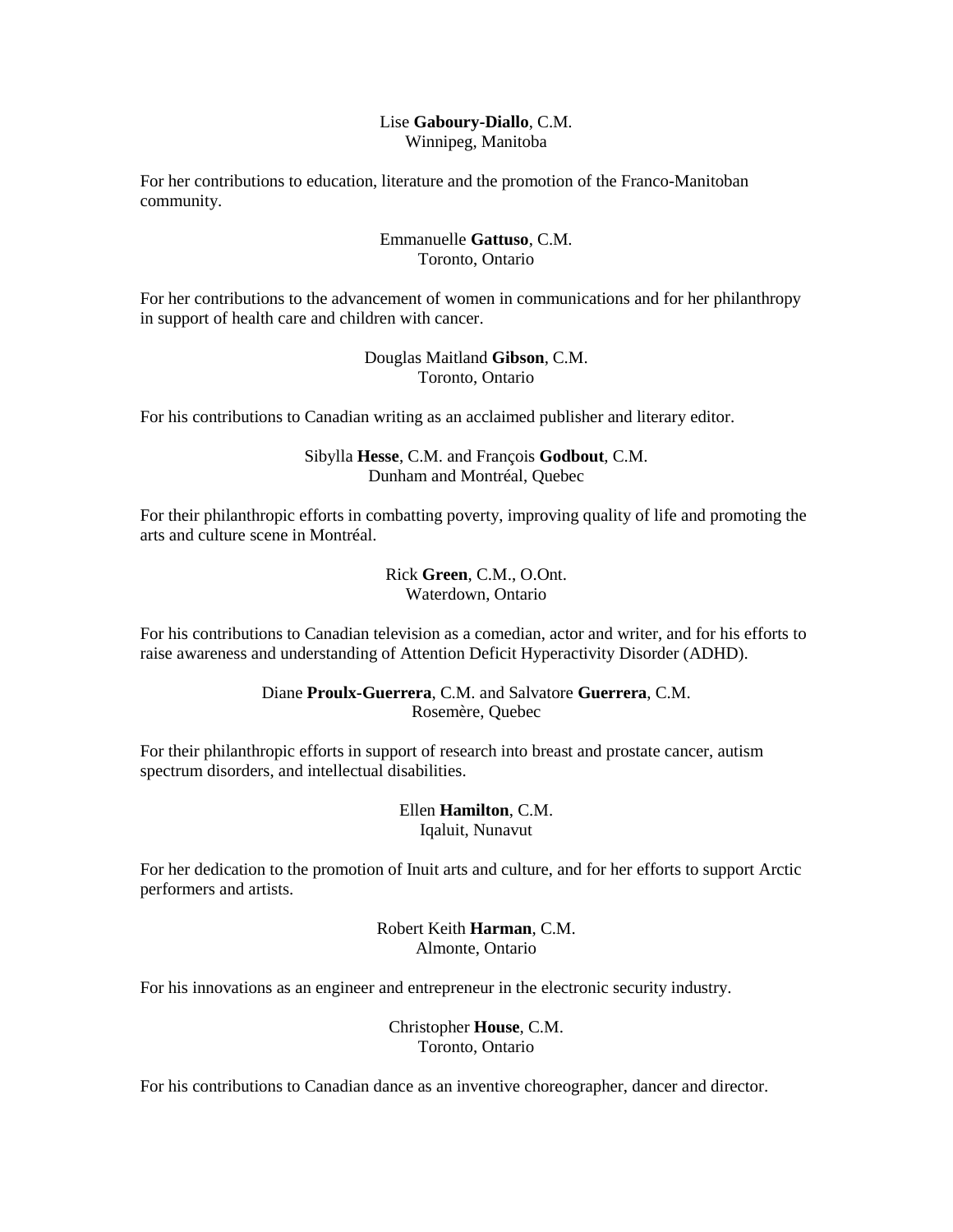# Mi'sel **Joe**, C.M. Conne River, Newfoundland and Labrador

For his leadership in developing and enhancing the well-being and financial vitality of the Miawpukek First Nation.

# Roxanne **Joyal**, C.M. Toronto, Ontario

For her entrepreneurship and dedication to the advancement of social justice as a leader with Free the Children and as the creator of Me to We Social Enterprises Inc.

#### Daniel **Kandelman**, C.M. Montréal, Quebec

For his research and contributions to advancing knowledge in the field of dentistry.

# Margo **Kane**, C.M. Vancouver, British Columbia

For her contributions to the advancement of Indigenous theatre in Canada as a performer, storyteller, teacher and leader.

> Gregory S. **Kealey**, C.M. Fredericton, New Brunswick

For his sustained academic contributions to Canadian labour relations history and for his administrative leadership of several universities in Atlantic Canada.

> François Mario **Labbé**, C.M., C.Q. Montréal, Quebec

For his contributions to the distribution of Canadian music and for his commitment to ensuring international recognition of Canadian talent.

> Daniel Roland **Lanois**, C.M. Toronto, Ontario

For his acclaimed creations as an artist and for his achievements as an international music producer.

> Catherine **Latimer**, C.M. Kingston, Ontario

For her principled contributions to the development of criminal justice policy, notably on issues related to youth justice.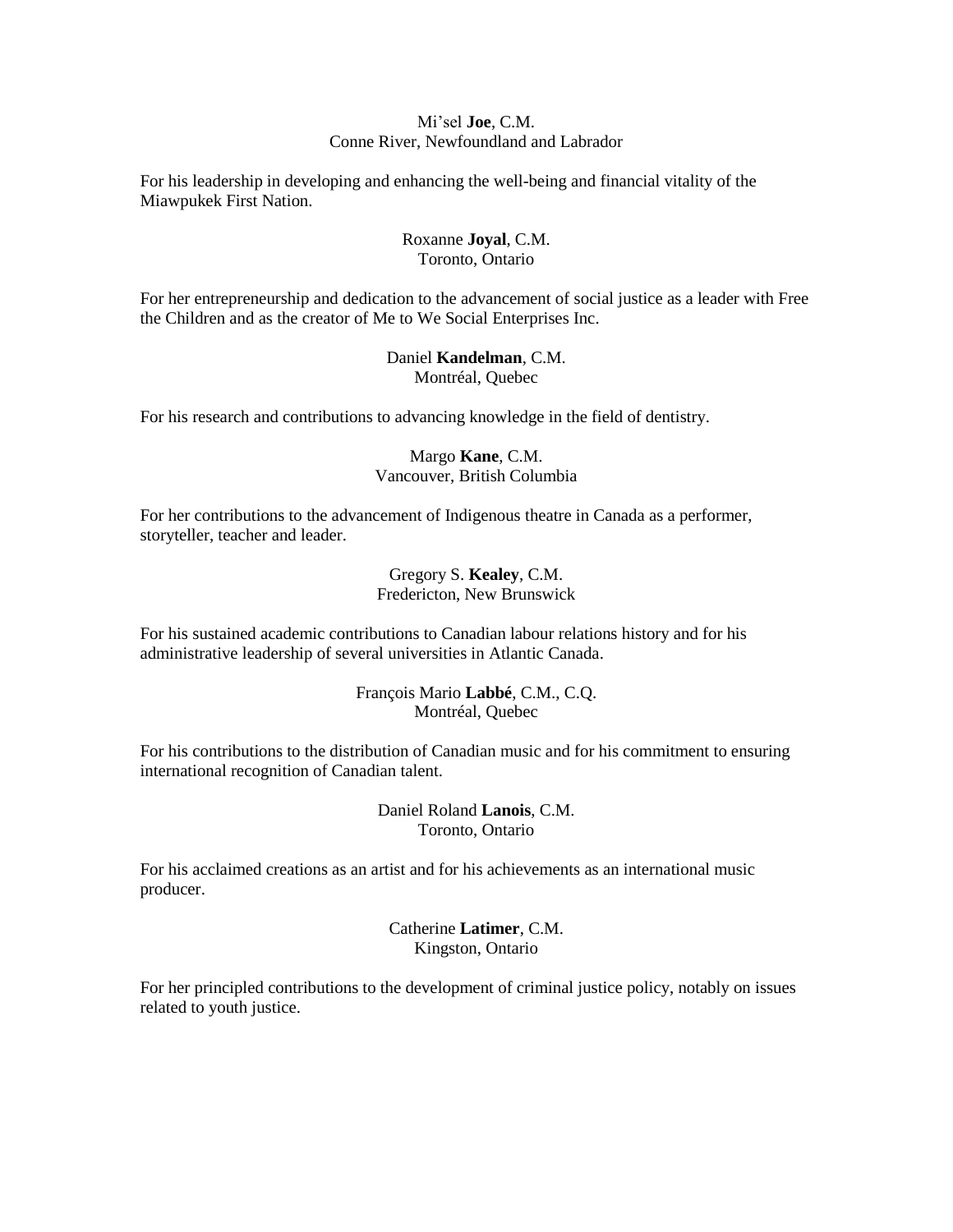# Sylvia **L'Écuyer**, C.M. Delta, British Columbia

For her contributions as a musicologist and broadcaster who has shared her love of classical music with audiences throughout Quebec and Canada.

# Garry M. **Lindberg**, C.M. Ottawa, Ontario

For his contributions to Canadian achievements in space, notably for his role in the Canadarm and astronaut programs.

# John **Macfarlane**, C.M. Toronto, Ontario

For his contributions to literature as a leading magazine editor and for his active involvement in arts and community organizations.

# Pierre **Maisonneuve**, C.M. Montréal, Quebec

For his contributions as a journalist and for his commitment to disseminating information as a radio and television host and author.

# Félix **Maltais**, C.M. Montréal, Quebec

For his dedication to promoting, disseminating and popularizing science for young people throughout La Francophonie.

# Patricia **Mandy**, C.M. Dundas, Ontario

For her contributions to health care administration and for her efforts to improve health services for Indigenous peoples.

#### Michael **Massie**, C.M. Kippens, Newfoundland and Labrador

For his accomplishments as a silversmith and sculptor whose innovative combinations of themes and materials have pushed the boundaries of Inuit sculpture.

# Peter **Gould McAuslan**, C.M. Montréal, Quebec

For his pioneering contributions to the development of Canada's craft brewing industry and for his support for arts, heritage and culture initiatives in Montréal.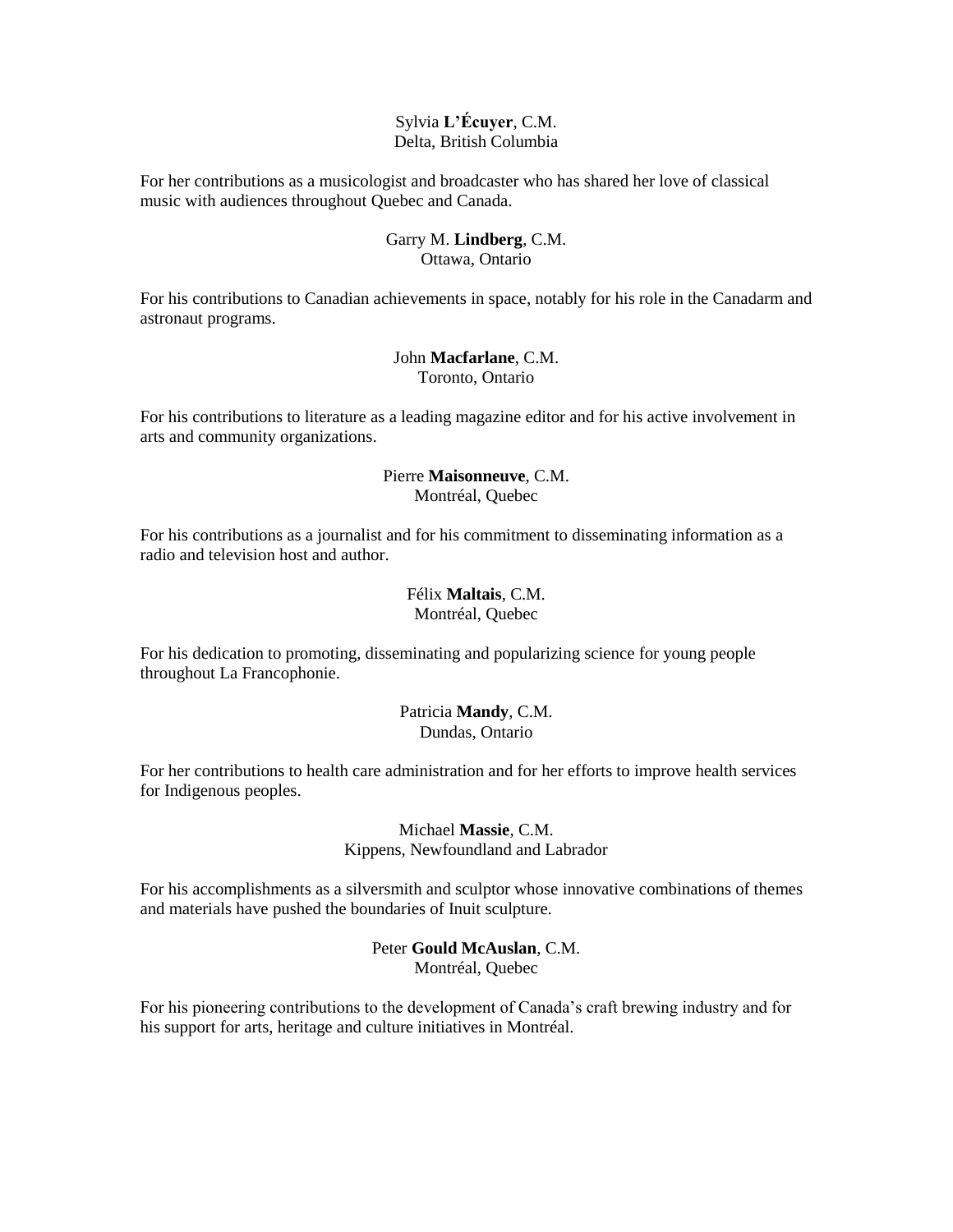#### Kim **McConnell**, C.M. Okotoks, Alberta

For his leadership in promoting Canada's agricultural industry and for his extensive engagement in causes supporting youth, entrepreneurship and rural communities.

## Marguerite **Mendell**, C.M., O.Q. Montréal, Quebec

For her contributions to social and economic innovation and for her research to develop innovative policy tools and levers to reduce poverty.

#### Paul **Mills**, C.M. London, Ontario

For his extensive contributions to Canadian folk music as a performer, engineer, producer and advocate.

# Saeed **Mirza**, C.M. Verdun, Quebec

For his contributions as a structural engineer specializing in sustainable construction who has made our cities safer by improving urban infrastructures.

# Anita **Molzahn**, C.M.

Edmonton, Alberta

For her influential research on quality of life in aging populations and for her administrative leadership in the field of nursing.

# George **Myhal**, C.M. Toronto, Ontario

For his achievements as an investment and finance leader, and for his philanthropic contributions, notably in support of innovation in engineering.

> Élise **Paré-Tousignant**, C.M., O.Q. Deschambault-Grondines, Quebec

For her seminal contributions as an educator and administrator in the fields of music and the performing arts in Quebec.

> Terrance **Paul**, C.M. Membertou, Nova Scotia

For his leadership in upholding Indigenous rights and for building a unique model of sustainable financial independence in the Membertou community.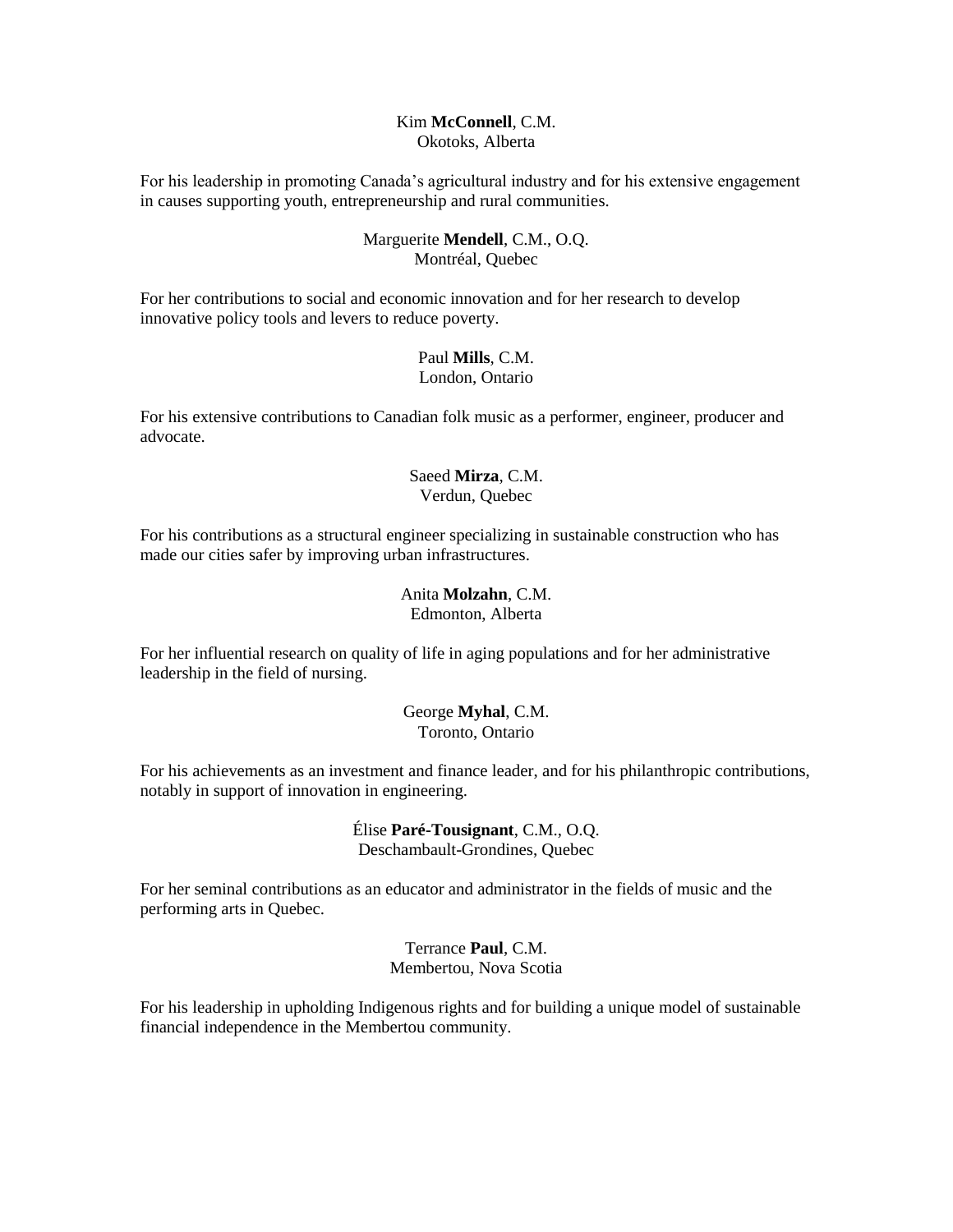#### Jean **Perrault**, C.M., C.Q. Sherbrooke, Quebec

For his dedication to the civic life of Sherbrooke and for his contributions to advancing municipal governance at the provincial and national levels.

# André **Perry**, C.M.

# Saint-Sauveur, Quebec

For his contributions to the growth of the recording industry and for his innovative work in the field of sound recording technology.

# Jane Ash **Poitras**, C.M. Edmonton, Alberta

For her contributions to Canada's artistic landscape as an influential First Nations visual artist.

# Gail Erlick **Robinson**, C.M., O.Ont. Toronto, Ontario

For her pioneering contributions to women's mental and physical health, and to the advancement of professional regulation in health care.

#### Judy **Rogers**, C.M. Vancouver, British Columbia

For her innovative contributions to municipal public service in Vancouver, which have been of lasting benefit to the community.

# Jacqueline Fanchette Clay **Shumiatcher**, C.M., S.O.M. Regina, Saskatchewan

For her devotion to her community and for her transformative philanthropy, which have re-vitalized Saskatchewan's arts and culture scene.

# John H. **Sims**, C.M. Ottawa, Ontario

For his commitment to improving access to justice, and for his principled and respected leadership as a senior public servant.

# Gordon J. **Smith**, C.M. Toronto, Ontario

For his groundbreaking contributions as a makeup and prosthetic effects artist in the film and television industry.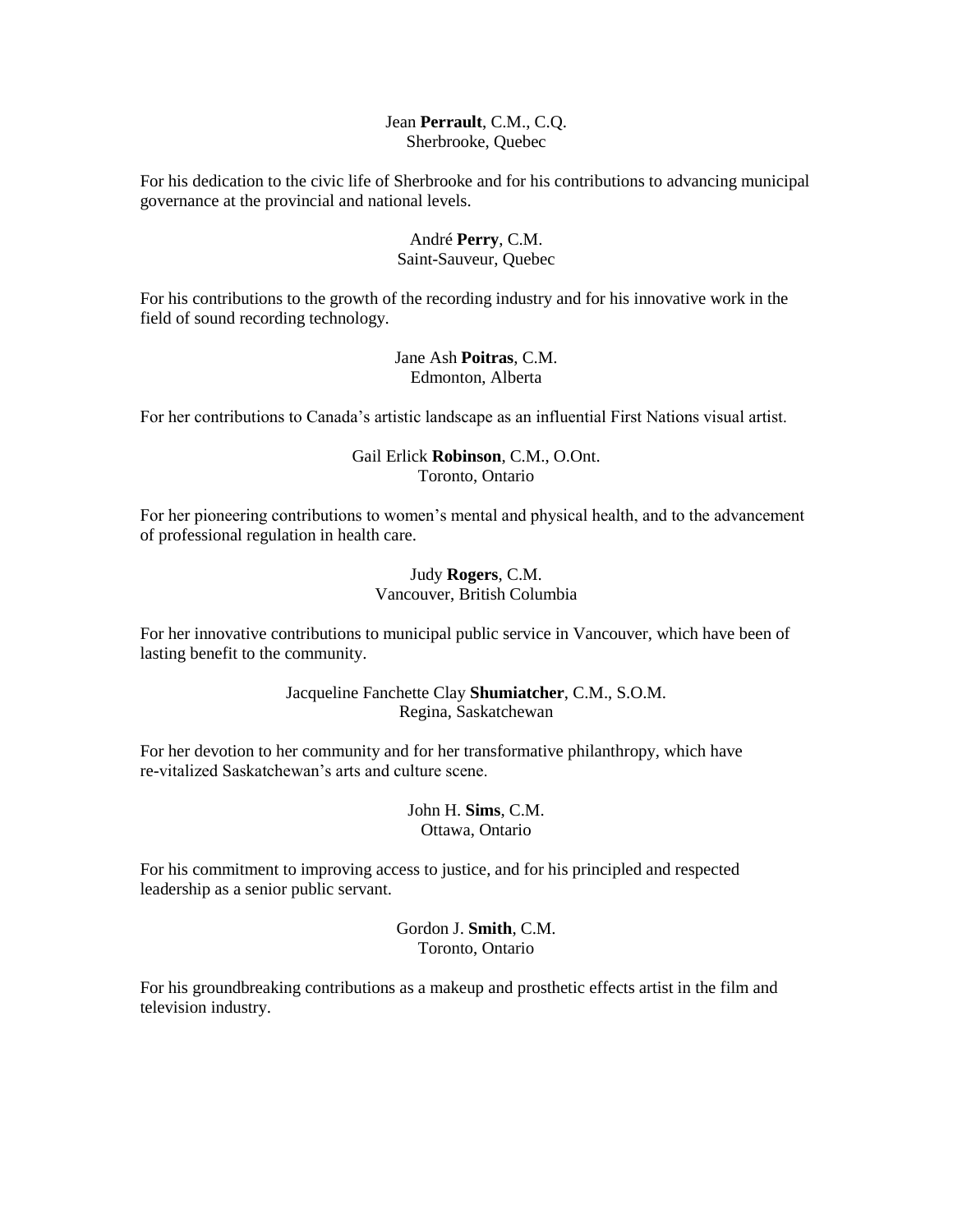# William Earl **Stafford**, C.M. Winnipeg, Manitoba

For his achievements as a musician, notably as the long-serving conductor and pianist for the Royal Winnipeg Ballet, and for his commitment to new music and to Canadian composers.

# Bryan W. **Tisdall**, C.M. Richmond, British Columbia

For his contributions to improving youth science literacy and for his dedication to fostering a love of science among the residents of British Columbia.

> William **Waiser**, C.M., S.O.M. Saskatoon, Saskatchewan

For his contributions to Canadian scholarship as Saskatchewan's pre-eminent provincial historian.

# Lorne **Waldman**, C.M. Toronto, Ontario

For his commitment to upholding justice through his work as an immigration and refugee lawyer.

# Sharon Lynn **Walmsley**, C.M. Toronto, Ontario

For her advancement of HIV/AIDS research that has led to a broader understanding of the disease's effects on women as well as to improved treatment options.

# Meeka **Walsh**, C.M. Winnipeg, Manitoba

For her contributions to the promotion of the visual arts and Canadian artists through the award-winning magazine she edits.

# Bert **Wasmund**, C.M. Milton, Ontario

For his contributions to the Canadian mining industry as a metallurgical engineer.

William **Wilder**, C.M. Toronto, Ontario

For his leadership in the business community and for his philanthropic contributions in support of higher education and conservation initiatives.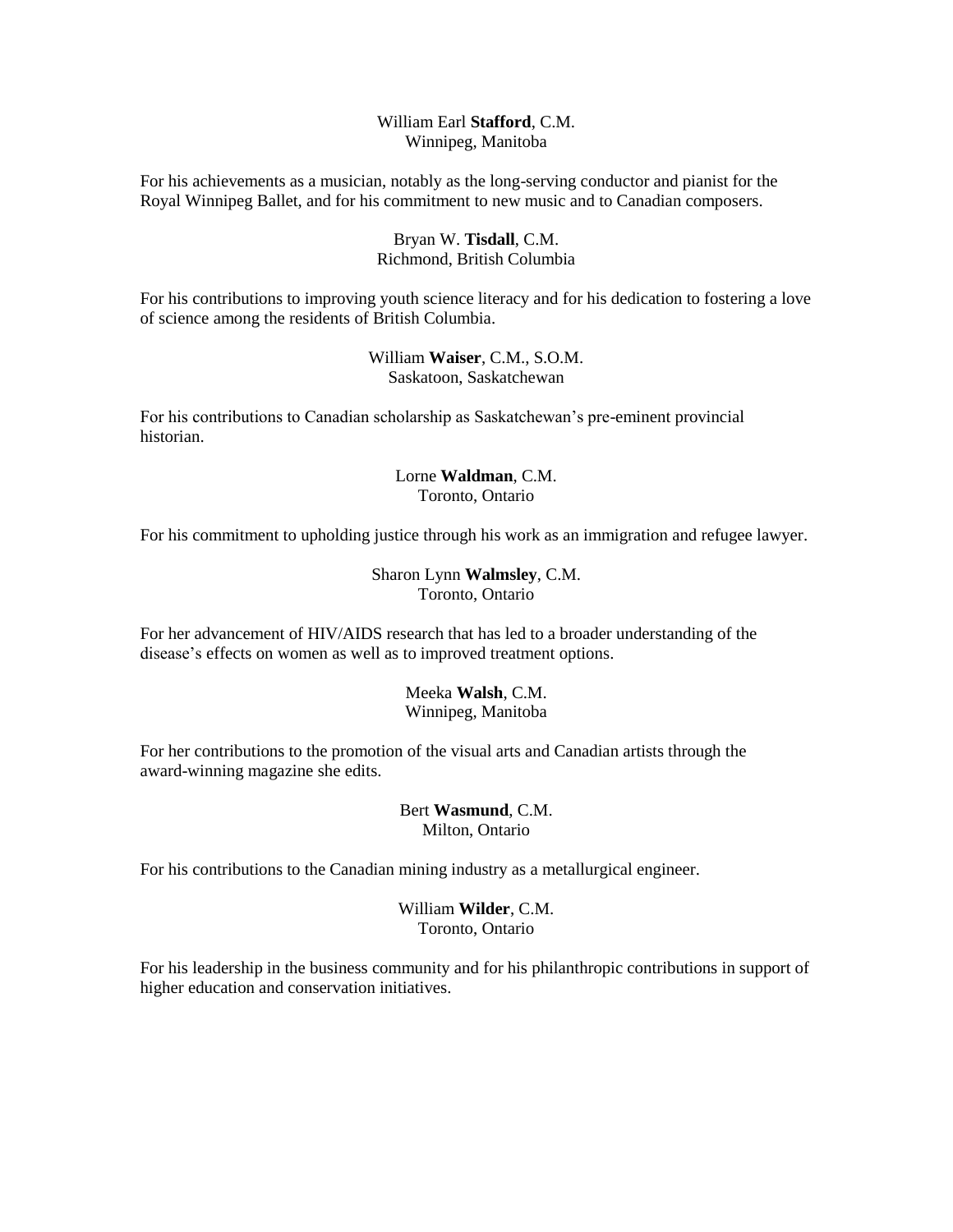#### **ORDER OF CANADA BACKGROUNDER**

Established in 1967 by Her Majesty Queen Elizabeth II, the Order of Canada is the cornerstone of the Canadian Honours System, and recognizes outstanding achievement, dedication to the community and service to the nation. The Order recognizes people in all sectors of Canadian society. Their contributions are varied, yet they have all enriched the lives of others and made a difference to this country.

# **Motto and Levels**

The Order of Canada's motto is DESIDERANTES MELIOREM PATRIAM (They desire a better country). Her Majesty The Queen is the Sovereign of the Order, and the governor general is the chancellor and Principal Companion of the Order.

**Companion –** Post-nominal: C.C. recognizes national pre-eminence or international service or achievement;

**Officer –** Post-nominal: O.C. recognizes national service or achievement; and

**Member –** Post-nominal: C.M. recognizes outstanding contributions at the local or regional level or in a special field of activity.

# **Insignia Description**

The insignia of the Order is a stylized snowflake of six points, with a red annulus at its centre which bears a stylized maple leaf circumscribed with the motto of the Order, DESIDERANTES MELIOREM PATRIAM ("They desire a better country"), surmounted by the Royal Crown. It is struck in fine silver and is composed of three individual pieces: the snowflake, annulus and maple leaf. The colour is added by hand through a unique application of opaque and translucent enamel.

The design of the insignia of the Order of Canada dates from 1967, and is credited to Bruce Beatty, C.M., S.O.M., C.D. The technical drawings used by the Royal Canadian Mint in this new generation of the insignia were developed by the Canadian Heraldic Authority at the Chancellery of Honours, part of the Office of the Secretary to the Governor General. The insignia is manufactured by the Mint at its Ottawa facility.

# **Eligibility**

All Canadians are eligible for the Order of Canada, with the exception of federal and provincial politicians and judges while in office. The Order's constitution permits non-Canadians to be considered for honorary appointments. Members of the Royal Family, governors general and their spouses are appointed in the extraordinary category. There are no posthumous appointments.

Officers and Members may be elevated within the Order in recognition of further achievement, based on continued exceptional or extraordinary service to Canada. Usually, promotions are considered five years after the first appointment.